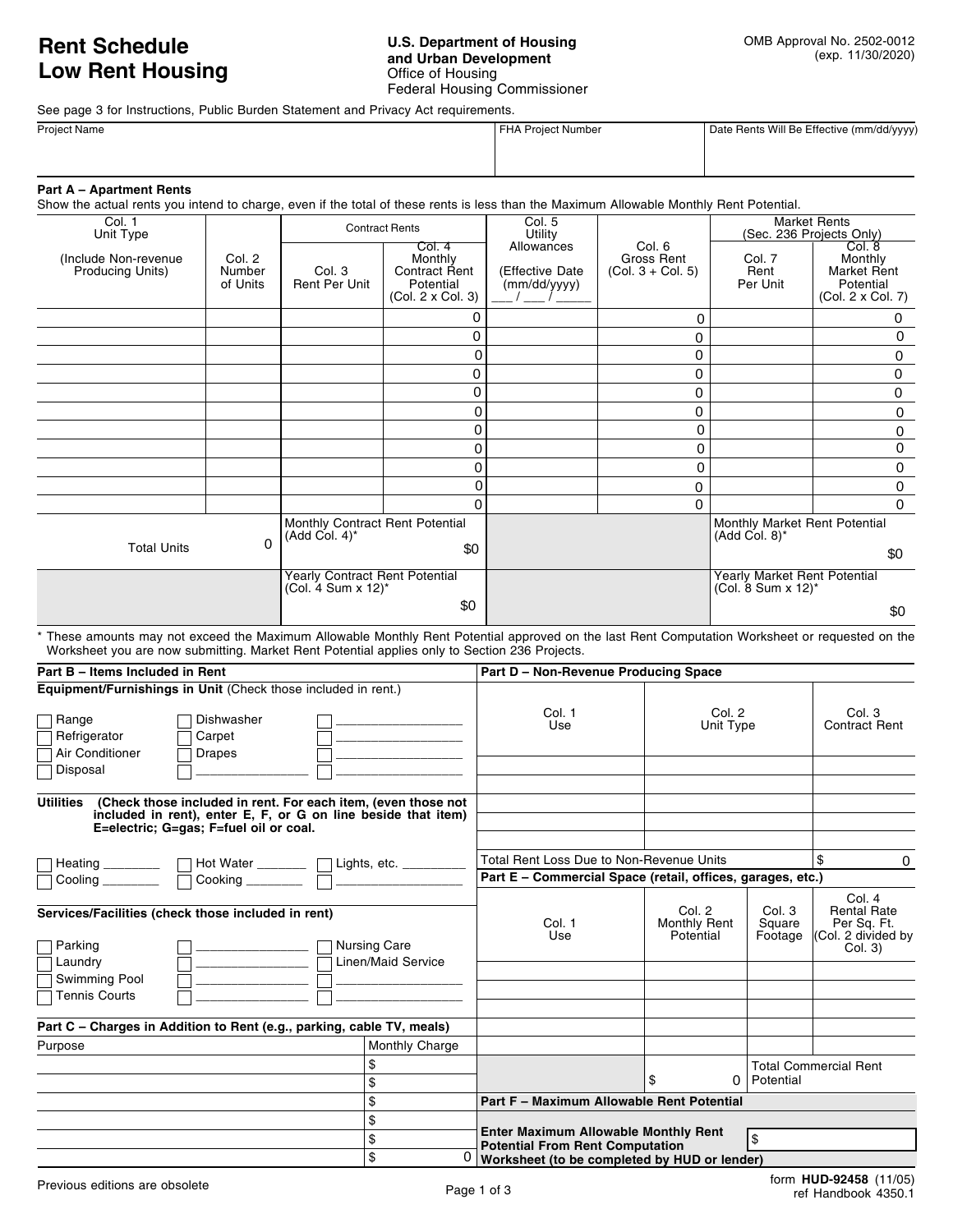| Part G - Information on Mortgagor Entity                                                                                                                              |                   |                                 |                                                 |                        |
|-----------------------------------------------------------------------------------------------------------------------------------------------------------------------|-------------------|---------------------------------|-------------------------------------------------|------------------------|
| Name of Entity                                                                                                                                                        |                   |                                 |                                                 |                        |
| Type of Entity                                                                                                                                                        |                   |                                 |                                                 |                        |
| Individual<br>General Partnership                                                                                                                                     |                   | Joint Tenancy/Tenants in Common | Other (specify)                                 |                        |
| Corporation<br><b>Limited Partnership</b>                                                                                                                             | Trust             |                                 |                                                 |                        |
| List all Principals Comprising Mortgagor Entity: provide name and title of each principal. Use extra sheets, if needed. If mortgagor is a:                            |                   |                                 |                                                 |                        |
| • corporation, list: (1) all officers; (2) all directors; and (3) each stockholder having a 10% or more interest.                                                     |                   |                                 |                                                 |                        |
| • partnership, list: (1) all general partners; and (2) limited partners having a 25% or more interest in the partnership.                                             |                   |                                 |                                                 |                        |
| • trust, list: (1) all managers, directors or trustees and (2) each beneficiary having at least a 10% beneficial interest in the trust.                               |                   |                                 |                                                 |                        |
| Name and Title                                                                                                                                                        |                   |                                 |                                                 |                        |
|                                                                                                                                                                       |                   |                                 |                                                 |                        |
| Name and Title                                                                                                                                                        |                   |                                 |                                                 |                        |
| Name and Title                                                                                                                                                        |                   |                                 |                                                 |                        |
|                                                                                                                                                                       |                   |                                 |                                                 |                        |
| Name and Title                                                                                                                                                        |                   |                                 |                                                 |                        |
|                                                                                                                                                                       |                   |                                 |                                                 |                        |
| Name and Title                                                                                                                                                        |                   |                                 |                                                 |                        |
|                                                                                                                                                                       |                   |                                 |                                                 |                        |
| Name and Title                                                                                                                                                        |                   |                                 |                                                 |                        |
|                                                                                                                                                                       |                   |                                 |                                                 |                        |
| Name and Title                                                                                                                                                        |                   |                                 |                                                 |                        |
| Name and Title                                                                                                                                                        |                   |                                 |                                                 |                        |
|                                                                                                                                                                       |                   |                                 |                                                 |                        |
| Name and Title                                                                                                                                                        |                   |                                 |                                                 |                        |
| Name and Title                                                                                                                                                        |                   |                                 |                                                 |                        |
|                                                                                                                                                                       |                   |                                 |                                                 |                        |
| Name and Title                                                                                                                                                        |                   |                                 |                                                 |                        |
|                                                                                                                                                                       |                   |                                 |                                                 |                        |
| Part H - Owner Certification                                                                                                                                          |                   |                                 |                                                 |                        |
| To the best of my knowledge, all the information stated herein, as well as any information provided in the accompaniment herewith, is true and accurate.              |                   |                                 |                                                 |                        |
| Warning: HUD will prosecute false claims and statements. Conviction may result in criminal and/or civil penalties. (18 U.S.C. 1001, 1010, 1012; 31 U.S.C. 3729, 3802) |                   |                                 |                                                 |                        |
| Name and Title                                                                                                                                                        |                   |                                 | Authorized Official's Signature                 |                        |
|                                                                                                                                                                       |                   |                                 |                                                 | Date (mm/dd/yyyy)      |
| Part I - HUD/Lender Approval                                                                                                                                          |                   |                                 |                                                 |                        |
| Addendum Number                                                                                                                                                       |                   |                                 | Branch Chief/Lender Official Signature          |                        |
|                                                                                                                                                                       |                   |                                 |                                                 |                        |
| <b>HAP Contract Number</b>                                                                                                                                            |                   |                                 |                                                 | Date (mm/dd/yyyy)      |
| <b>Exhibit Number</b>                                                                                                                                                 |                   |                                 | Director, Housing Management Division Signature |                        |
| Loan Servicer Signature                                                                                                                                               | Date (mm/dd/yyyy) |                                 |                                                 | Date (mm/dd/yyyy)      |
|                                                                                                                                                                       |                   |                                 |                                                 | form HUD-92458 (11/05) |
| Previous editions are obsolete                                                                                                                                        | Clear All         | Page 2 of 3                     | Print                                           | ref Handbook 4350.1    |